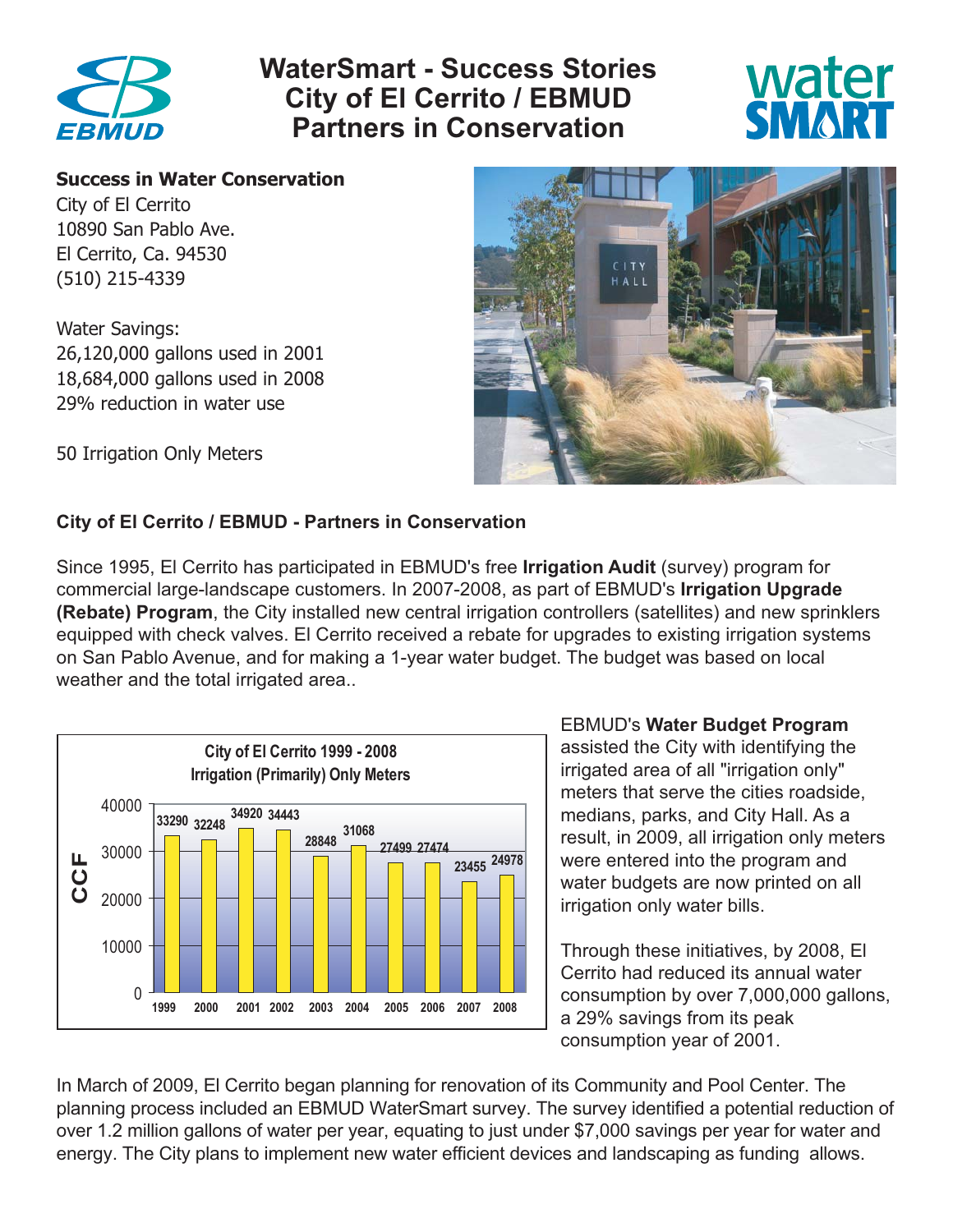



### **San Pablo Avenue Median Streetscape:**



In 2006, El Cerrito initiated an innovative project to construct a water efficient streetscape on its main thoroughfare of San Pablo Avenue. The project began with banners and signage created and installed throughout the city. In 2007-2008, street median design and construction began and by 2009, the City had achieved completion of newly designed street medians that incorporated "*Bay Friendly*" landscaping methods designed to reduce environmental impacts and save labor and water costs. All turf grass in medians was replaced with colorful, low water-use plants.

The City participated in EBMUD's commercial irrigation upgrade (rebate) program, installing a new central control irrigation system with high efficiency sprinklers. Meeting the water budget set by EBMUD, El Cerrito received the full rebate amount. Participation in the program reduced water consumption by over 50%, saving over 1.1 million gallons compared to historical use.

## **Construction of** *New* **City Hall:**

In September of 2006, El Cerrito made plans to erect a new City Hall. The project was begun that year and completed in September of 2008. The City implemented water conservation initiatives as part of the project, resulting in the installation of high efficiency toilets, waterless urinals, and faucet aerators. In addition, 14,000 square feet of colorful, low water-use *Bay Friendly* landscaping, a dedicated irrigation-only meter, and an in-line drip irrigation system were installed.